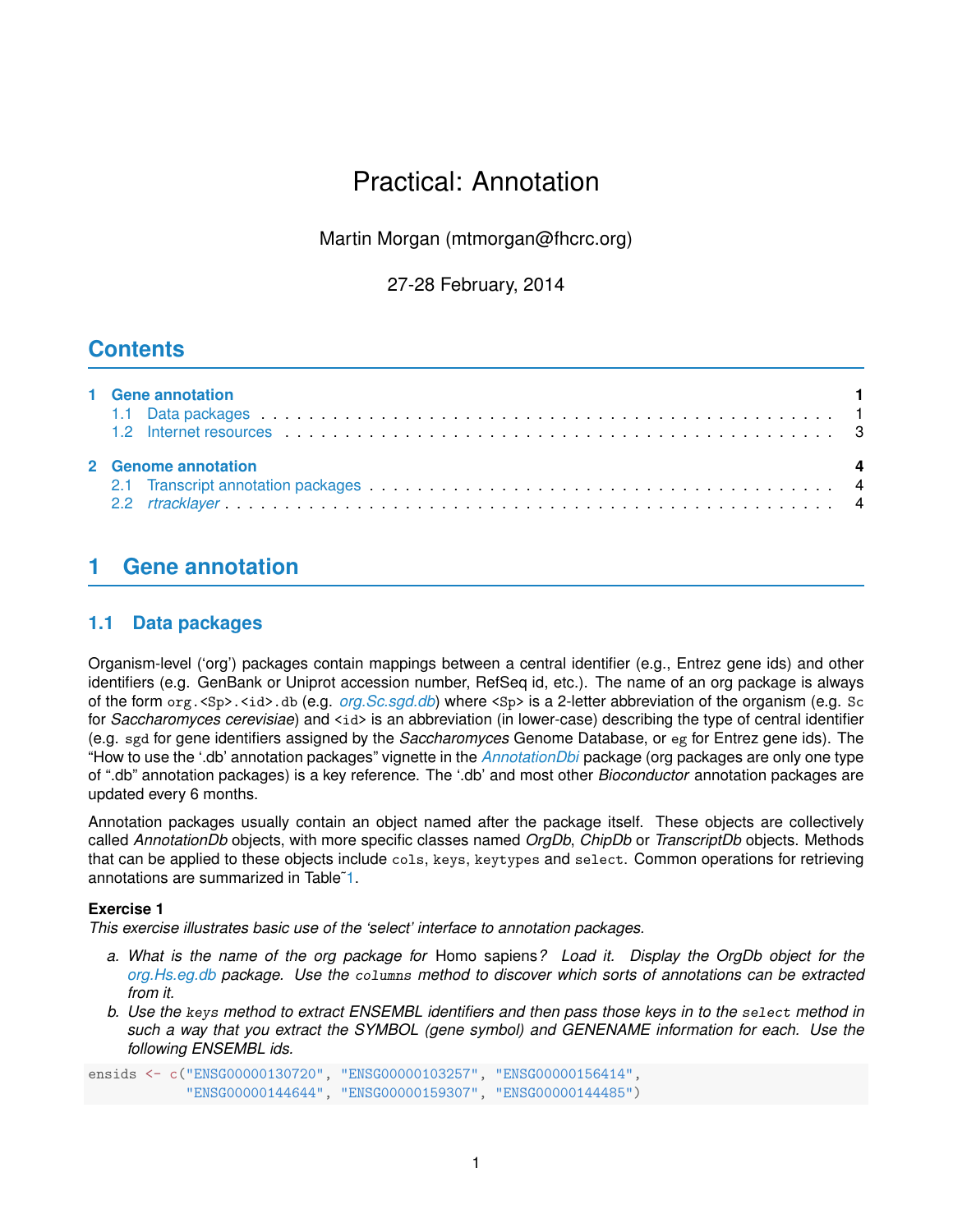| Category        | <b>Function</b>           | Description                                                |
|-----------------|---------------------------|------------------------------------------------------------|
| <b>Discover</b> | columns                   | List the kinds of columns that can be returned             |
|                 | keytypes                  | List columns that can be used as keys                      |
|                 | keys                      | List values that can be expected for a given keytype       |
|                 | select                    | Retrieve annotations matching keys, keytype and columns    |
| Manipulate      | setdiff, union, intersect | Operations on sets                                         |
|                 | duplicated, unique        | Mark or remove duplicates                                  |
|                 | %in%, match               | Find matches                                               |
|                 | any, all                  | Are any TRUE? Are all?                                     |
|                 | merge                     | Combine two different data. frames based on shared keys    |
| GRanges*        | transcripts, exons, cds   | Features (transcripts, exons, coding sequence) as GRanges. |
|                 | transcriptsBy, exonsBy    | Features group by gene, transcript, etc., as GRangesList.  |
|                 | cdsBv                     |                                                            |

<span id="page-1-1"></span>Table 1: Common operations for retrieving and manipulating annotations.

**Solution:** The *OrgDb* object is named org.Hs.eg.db.

```
library(org.Hs.eg.db)
keytypes(org.Hs.eg.db)
## [1] "ENTREZID" "PFAM" "IPI" "PROSITE" "ACCNUM"
## [6] "ALIAS" "CHR" "CHRLOC" "CHRLOCEND" "ENZYME"
## [11] "MAP" "PATH" "PMID" "REFSEQ" "SYMBOL"
## [16] "UNIGENE" "ENSEMBL" "ENSEMBLPROT" "ENSEMBLTRANS" "GENENAME"
## [21] "UNIPROT" "GO" "EVIDENCE" "ONTOLOGY" "GOALL"
## [26] "EVIDENCEALL" "ONTOLOGYALL" "OMIM" "UCSCKG"
columns(org.Hs.eg.db)
## [1] "ENTREZID" "PFAM" "IPI" "PROSITE" "ACCNUM"
## [6] "ALIAS" "CHR" "CHRLOC" "CHRLOCEND" "ENZYME"
## [11] "MAP" "PATH" "PMID" "REFSEQ" "SYMBOL"
## [16] "UNIGENE" "ENSEMBL" "ENSEMBLPROT" "ENSEMBLTRANS" "GENENAME"
## [21] "UNIPROT" "GO" "EVIDENCE" "ONTOLOGY" "GOALL"
## [26] "EVIDENCEALL" "ONTOLOGYALL" "OMIM" "UCSCKG"
cols <- c("SYMBOL", "GENENAME")
select(org.Hs.eg.db, keys=ensids, columns=cols, keytype="ENSEMBL")
## ENSEMBL SYMBOL
## 1 ENSG00000130720 FIBCD1
## 2 ENSG00000103257 SLC7A5
## 3 ENSG00000156414 TDRD9
## 4 ENSG00000144644 GADL1
## 5 ENSG00000159307 SCUBE1
## 6 ENSG00000144485 HES6
## GENENAME
## 1 fibrinogen C domain containing 1
## 2 solute carrier family 7 (amino acid transporter light chain, L system), member 5
## 3 tudor domain containing 9
## 4 glutamate decarboxylase-like 1
## 5 signal peptide, CUB domain, EGF-like 1
## 6 hairy and enhancer of split 6 (Drosophila)
```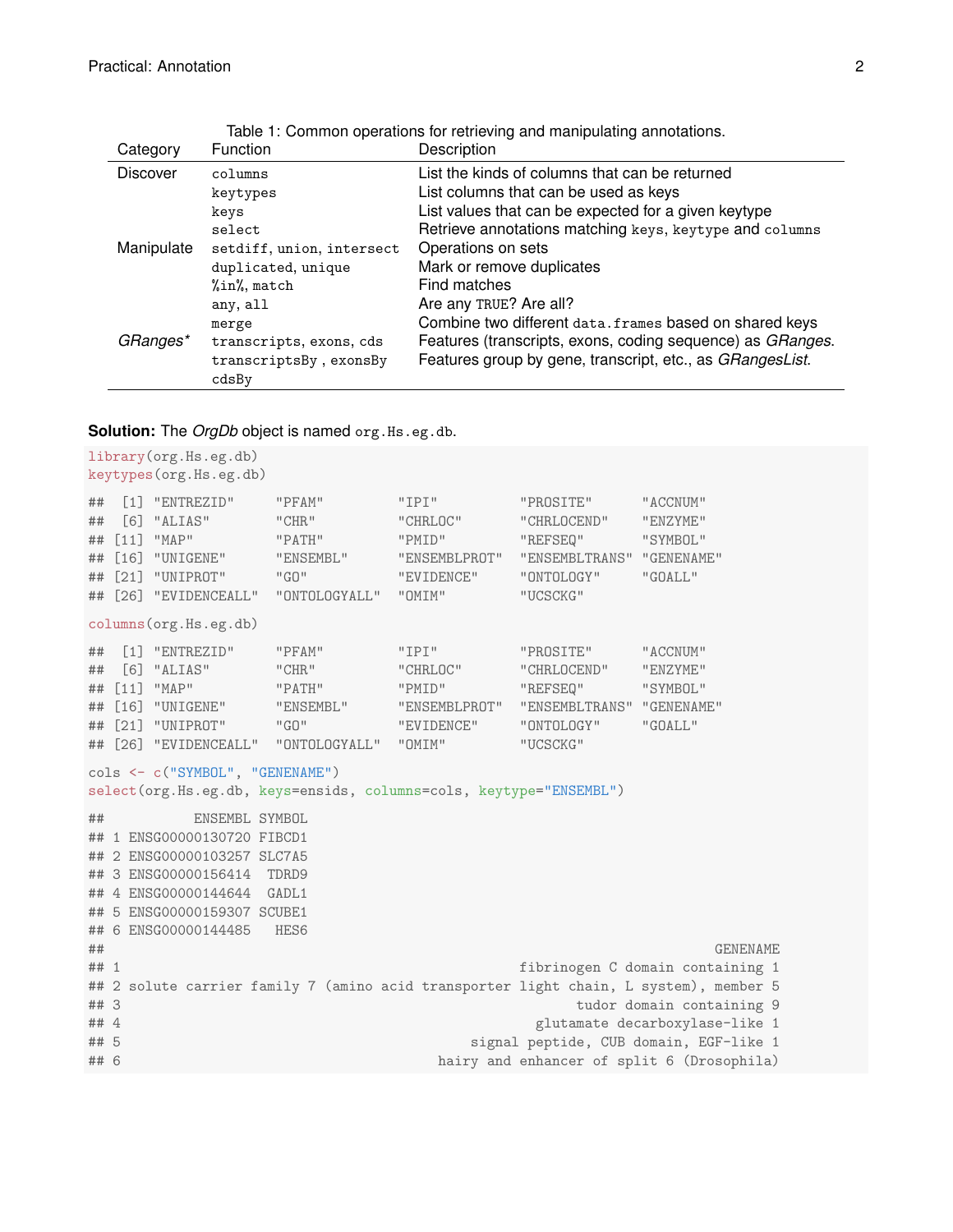| Package             | Description                                                  |
|---------------------|--------------------------------------------------------------|
| AnnotationHub       | Ensembl, Encode, dbSNP, UCSC data objects                    |
| biomaRt             | http://biomart.org, Ensembl and other annotations            |
| <b>PSICQUIC</b>     | https://code.google.com/p/psicquic.org, protein interactions |
| uniprot.ws          | http://uniprot.org, protein annotations                      |
| <b>KEGGREST</b>     | http://www.genome.jp/kegg, KEGG pathways                     |
| <b>SRAdb</b>        | http://www.ncbi.nlm.nih.gov/sra, sequencing experiments.     |
| rtracklayer         | http://genome.ucsc.edu, genome tracks.                       |
| <b>GEOquery</b>     | http://www.ncbi.nlm.nih.gov/geo/, array and other data       |
| <b>ArrayExpress</b> | http://www.ebi.ac.uk/arrayexpress/, array and other data     |

<span id="page-2-0"></span>

|                      | Table 2: Selected packages querying web-based annotation services. |
|----------------------|--------------------------------------------------------------------|
| ackage               | Description                                                        |
| <i>AnnotationHub</i> | Ensembl, Encode, dbSNP, UCSC data objects                          |

#### **1.2 Internet resources**

A short summary of select *Bioconductor* packages enabling web-based queries is in Table[˜2.](#page-2-0)

**Using biomaRt** The *[biomaRt](http://bioconductor.org/packages/release/bioc/html/biomaRt.html)* package offers access to the online [biomart](http://www.biomart.org) resource. this consists of several data base resources, referred to as 'marts'. Each mart allows access to multiple data sets; the *[biomaRt](http://bioconductor.org/packages/release/bioc/html/biomaRt.html)* package provides methods for mart and data set discovery, and a standard method getBM to retrieve data.

#### **Exercise 2**

*warning: This exericse requires INTERNET ACCESS*

- *a. Load the [biomaRt](http://bioconductor.org/packages/release/bioc/html/biomaRt.html) package and list the available marts. Choose the* ensembl *mart and list the datasets for that mart. Set up a mart to use the* ensembl *mart and the* hsapiens gene ensembl *dataset.*
- *b. A [biomaRt](http://bioconductor.org/packages/release/bioc/html/biomaRt.html) dataset can be accessed via* getBM*. In addition to the mart to be accessed, this function takes filters and attributes as arguments. Use* filterOptions *and* listAttributes *to discover values for these arguments. Call* getBM *using filters and attributes of your choosing.*

#### **Solution:**

```
## NEEDS INTERNET ACCESS !!
library(biomaRt)
head(listMarts(), 3) ## list the marts
head(listDatasets(useMart("ensembl")), 3) ## mart datasets
ensembl <- ## fully specified mart
   useMart("ensembl", dataset = "hsapiens_gene_ensembl")
head(listFilters(ensembl), 3) ## filters
myFilter <- "chromosome_name"
head(filterOptions(myFilter, ensembl), 3) ## return values
myValues <- c("21", "22")
head(listAttributes(ensembl), 3) ## attributes
myAttributes <- c("ensembl_gene_id","chromosome_name")
## assemble and query the mart
res <- getBM(attributes = myAttributes, filters = myFilter,
           values = myValues, mart = ensembl)
```
Use head(res) to see the results.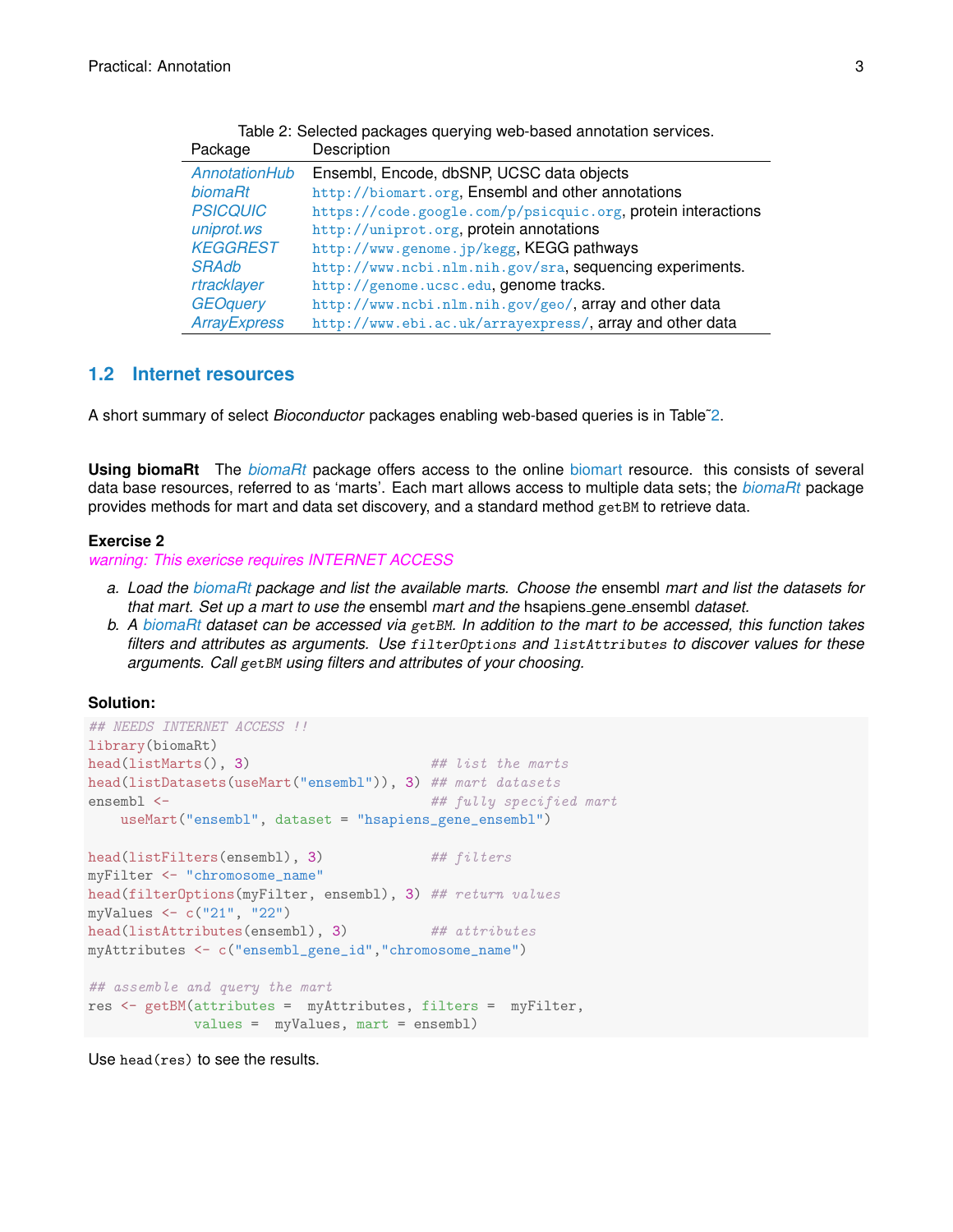#### **Exercise 3**

*As an optional exercise, annotate the genes that are differentially expressed in the DESeq2 laboratory, e.g., find the* GENENAME *associated with the five most differentially expressed genes. Do these make biological sense? Can you* merge *the annotation results with the 'top table' results to provide a statistically and biologically informative summary?*

## <span id="page-3-0"></span>**2 Genome annotation**

There are a diversity of packages and classes available for representing large genomes. Several include:

**TxDb.**\* For transcript and other genome / coordinate annotation.

*[BSgenome](http://bioconductor.org/packages/release/bioc/html/BSgenome.html)* For whole-genome representation. See available.packages for pre-packaged genomes, and the vignette 'How to forge a BSgenome data package' in the

*[Homo.sapiens](http://bioconductor.org/packages/release/data/annotation/html/Homo.sapiens.html)* For integrating *TxDb\** and *org.\** packages.

*SNPlocs.\** For model organism SNP locations derived from dbSNP.

FaFile (*[Rsamtools](http://bioconductor.org/packages/release/bioc/html/Rsamtools.html)*) for accessing indexed FASTA files.

*SIFT.\****,** *PolyPhen***,** *ensemblVEP* Variant effect scores.

### <span id="page-3-1"></span>**2.1 Transcript annotation packages**

Genome-centric packages are very useful for annotations involving genomic coordinates. It is straight-forward, for instance, to discover the coordinates of coding sequences in regions of interest, and from these retrieve corresponding DNA or protein coding sequences. Other examples of the types of operations that are easy to perform with genome-centric annotations include defining regions of interest for counting aligned reads in RNA-seq experiments and retrieving DNA sequences underlying regions of interest in ChIP-seq analysis, e.g., for motif characterization.

#### <span id="page-3-2"></span>**2.2** *rtracklayer*

The *[rtracklayer](http://bioconductor.org/packages/release/bioc/html/rtracklayer.html)* package allows us to query the UCSC genome browser, as well as providing import and export functions for common annotation file formats like GFF, GTF, and BED.

#### **Exercise 4**

*warning: This exericse requires INTERNET ACCESS*

*Here we use [rtracklayer](http://bioconductor.org/packages/release/bioc/html/rtracklayer.html) to retrieve estrogen receptor binding sites identified across cell lines in the ENCODE project. We focus on binding sites in the vicinity of a particularly interesting region of interest.*

- *a. Define our region of interest by creating a GRanges instance with appropriate genomic coordinates. Our region corresponds to 10Mb up- and down-stream of a particular gene.*
- *b. Create a session for the UCSC genome browser*
- *c. Query the UCSC genome browser for ENCODE estrogen receptor ERalpha*<sup>a</sup> *transcription marks; identifying the appropriate track, table, and transcription factor requires biological knowledge and detective work.*
- *d. Visualize the location of the binding sites and their scores; annotate the mid-point of the region of interest.*

**Solution:** Define the region of interest

roi <- GRanges("chr10", IRanges(92106877, 112106876, names="ENSG00000099194"))

Create a session